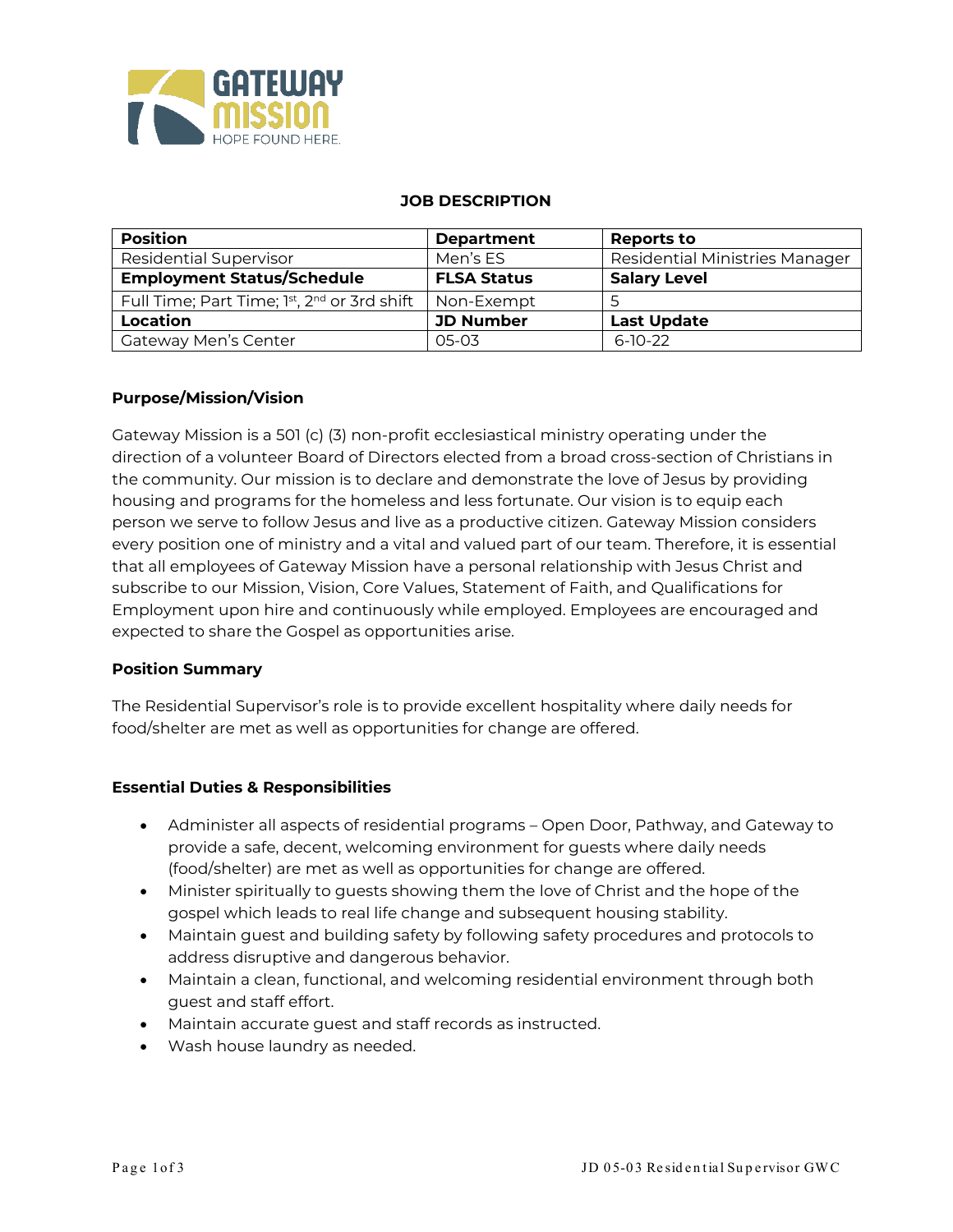- Ensure policies and procedures are followed for shelter operations, including but not limited to, guest intake, substance use, medical screening, financial and case management, chapel services and any additional responsibilities assigned to guests.
- Attend regularly scheduled all-staff and department meetings.

## **Personal Qualifications**

- Practicing believer in the Lord Jesus Christ
- Be an active member of a local evangelical church community
- Desire to meet the physical needs and spiritual needs by sharing the good news of the Gospel

# **Education/Experience**

- High school graduate or equivalent required
- One (1) year ministry or related experience preferred
- Experience/knowledge of homelessness culture preferred
- Experience/knowledge of what God is doing through the ministry of Rescue Missions preferred

### **Skills and Abilities**

- Ability to administer programs, policies, and procedures
- Ability to communicate effectively written, verbal and electronic communication
- Ability to establish and maintain effective working relationships with guests, volunteers, staff, and the public
- Basic computer skills (Microsoft Office 365, Outlook, data entry)

### **Physical Activities/Demands & Work Environment**

- Stand, sit, walk, climb stairs regularly; lift, bend, crouch occasionally to perform job functions
- Manipulate, handle, feel, and control items or equipment
- Read, write, and interpret written documents
- Lift and move objects weighing up to 35 pounds regularly; up to 50 pounds occasionally
- Limited exposure to environmental hazards including blood borne pathogens, air borne pathogens, bodily fluids